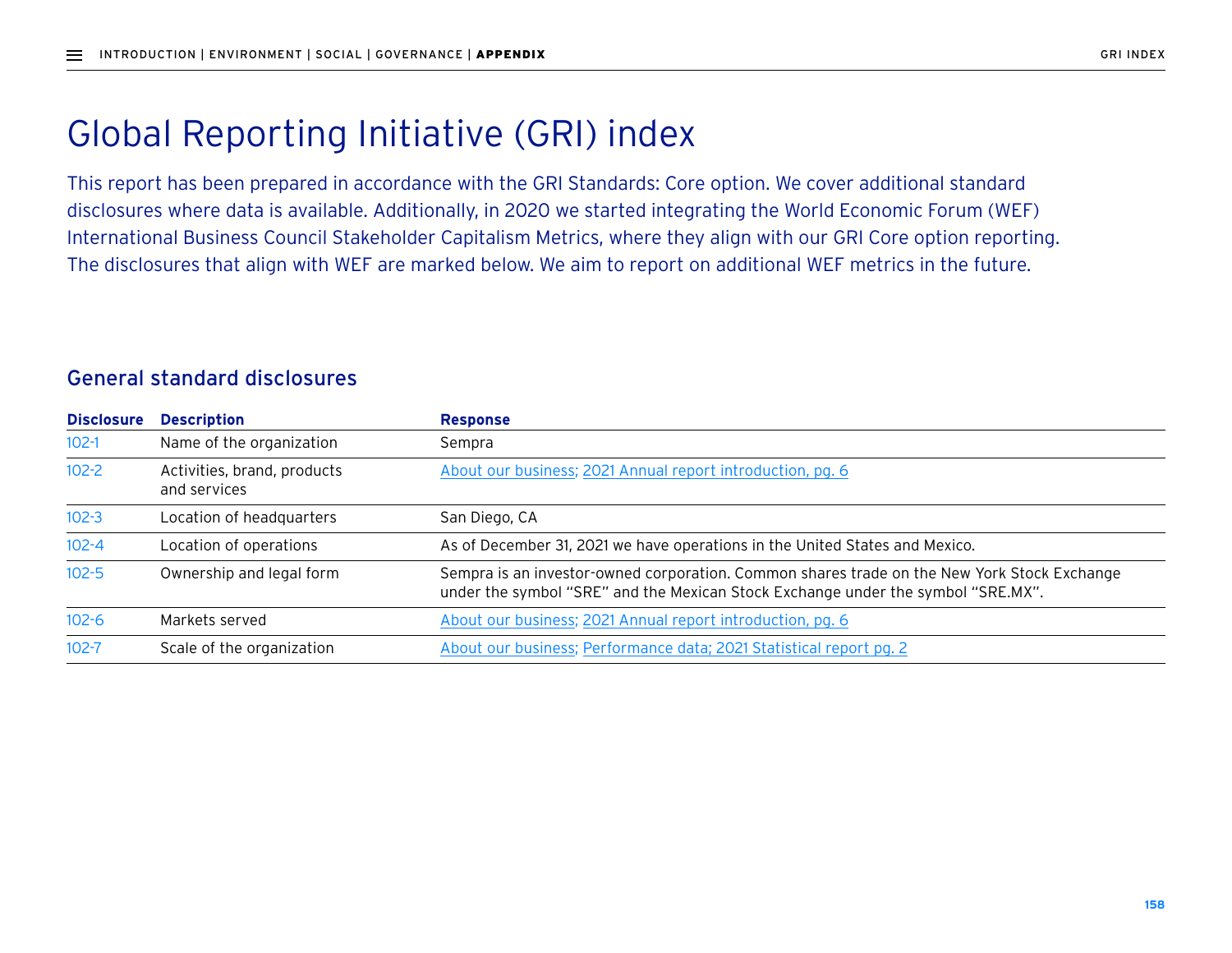| <b>Disclosure</b>        | <b>Description</b>                                              | <b>Response</b>                                                                                                                                                                                                                                                                                                                                                                                                                            |
|--------------------------|-----------------------------------------------------------------|--------------------------------------------------------------------------------------------------------------------------------------------------------------------------------------------------------------------------------------------------------------------------------------------------------------------------------------------------------------------------------------------------------------------------------------------|
| $102 - 8$                | Information on employees<br>and other workers                   | Championing people; Workforce data<br>Data related to our workforce is compiled through the annual corporate sustainability data collection<br>process. Human resources also utilizes a data system which houses a variety of data and information.                                                                                                                                                                                        |
|                          |                                                                 | Male - Female, by age: 20-29: 2,196-714; 30-39: 4,513-1,679; 40-49: 3,530-1,522;<br>50-59: 2,480-1,116; >60: 1,522-151                                                                                                                                                                                                                                                                                                                     |
|                          |                                                                 | Company policy limits the use of non-employees (including temporary workers, consultants and<br>contractors) to a maximum of one year of service (2,080 hours) unless special approval is received.<br>At times, temporary contract-based support may be needed. But if the need is longer-term, it may<br>be more appropriate and beneficial - for both the company and the individual - to provide full-time<br>employment and benefits. |
|                          |                                                                 | <b>Omissions:</b> Employees by employment type and by gender.<br>* Due to timing of data collection, totals vary slightly from end-of-year employee headcount.                                                                                                                                                                                                                                                                             |
| $102 - 9$                | Supply chain                                                    | Supply chain; Supplier diversity<br><b>Omissions:</b> Data for diverse supplier spend currently includes only U.S. utilities.                                                                                                                                                                                                                                                                                                              |
| $102 - 10$               | Significant changes to the<br>organization and its supply chain | About our business; Supply chain; 2021 Annual report, pg. 2                                                                                                                                                                                                                                                                                                                                                                                |
| $102 - 11$               | Precautionary principle or approach                             | Risk management; 2021 Annual Report, pg. 36                                                                                                                                                                                                                                                                                                                                                                                                |
| $102 - 12$               | <b>External initiatives</b>                                     | These are referenced throughout the 2021 Corporate Sustainability Report.                                                                                                                                                                                                                                                                                                                                                                  |
| $102 - 13$               | Membership of associations                                      | 2021 Sempra trade organization and business memberships                                                                                                                                                                                                                                                                                                                                                                                    |
| $102 - 14$               | Statement from senior decision-maker                            | Letter from our chairman and CEO                                                                                                                                                                                                                                                                                                                                                                                                           |
| $102 - 15$<br><b>WEF</b> | Key impacts, risks and opportunities                            | Advancing the energy transition; Governance; Risk management; Goals and KPIs; 2021 Annual report                                                                                                                                                                                                                                                                                                                                           |
| $102 - 16$               | Values, principles, standards and<br>norms of behavior          | Governance; Codes of conduct                                                                                                                                                                                                                                                                                                                                                                                                               |
| $102 - 17$<br><b>WEF</b> | Mechanisms for advice and concerns<br>about ethics              | Risk management; Stakeholder engagement; Grievance mechanism                                                                                                                                                                                                                                                                                                                                                                               |
| $102 - 18$               | Governance structure                                            | Governance; 2022 Proxy statement, pg. 72; Board committee charters                                                                                                                                                                                                                                                                                                                                                                         |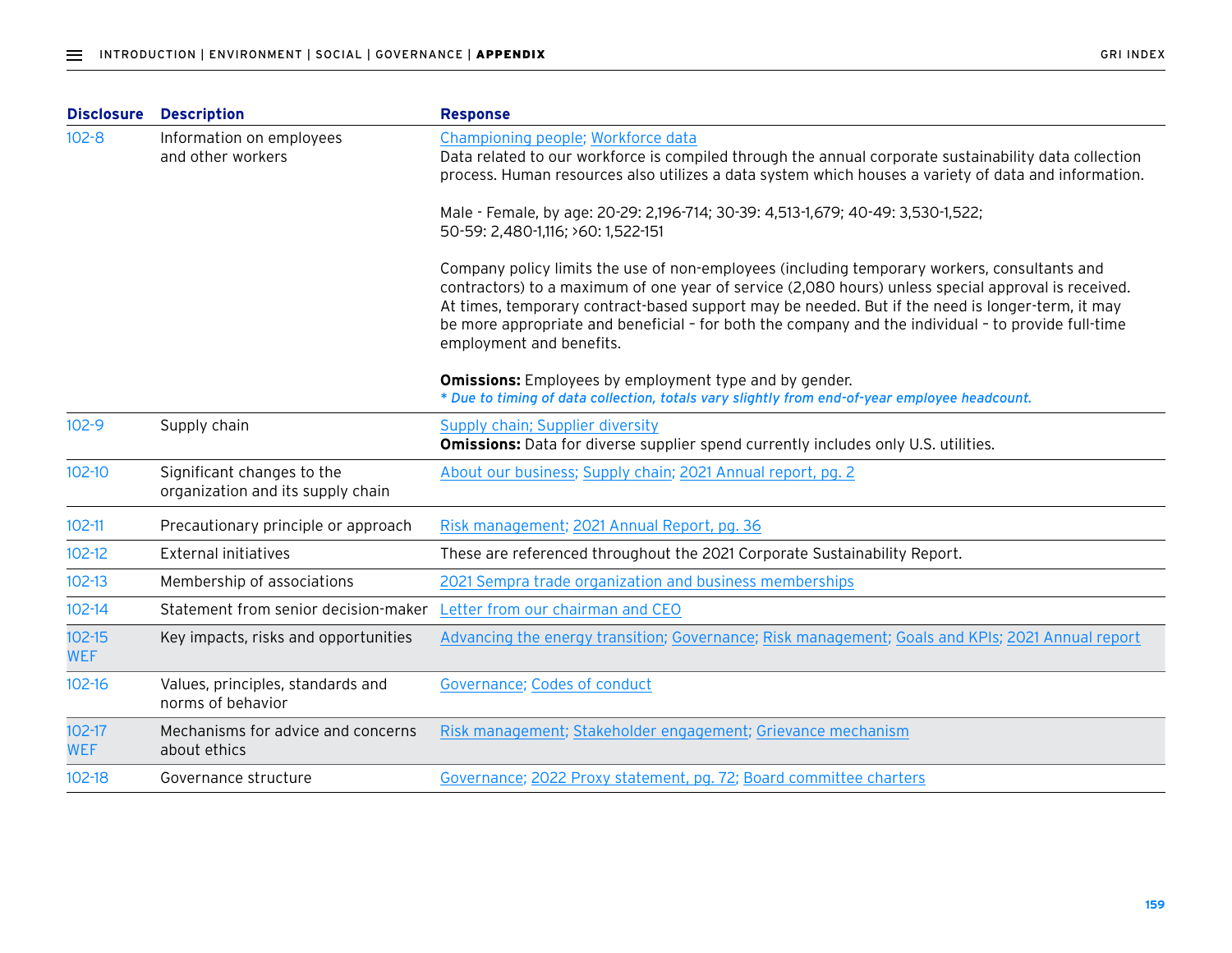| <b>Disclosure</b>        | <b>Description</b>                                                                 | <b>Response</b>                                                                                                                                                                                                                                                                                                                                                                                                                                                                                                                                |
|--------------------------|------------------------------------------------------------------------------------|------------------------------------------------------------------------------------------------------------------------------------------------------------------------------------------------------------------------------------------------------------------------------------------------------------------------------------------------------------------------------------------------------------------------------------------------------------------------------------------------------------------------------------------------|
| 102-20                   | Executive-level responsibility<br>for economic, environmental<br>and social topics | Lisa Larroque Alexander, Senior Vice President, Corporate Affairs, and Chief Sustainability Officer.<br>Alexander reports directly to Jeffrey Martin, Chairman and CEO of Sempra.                                                                                                                                                                                                                                                                                                                                                              |
| $102 - 21$<br><b>WEF</b> | Consulting stakeholders on economic,<br>environmental and social topics            | Material topics and ESG goals; Stakeholder engagement; 2022 Proxy statement, pg. 10                                                                                                                                                                                                                                                                                                                                                                                                                                                            |
| $102 - 22$<br><b>WEF</b> | Composition of the highest<br>governance body and its committees                   | 2022 Proxy statement, pg. 10                                                                                                                                                                                                                                                                                                                                                                                                                                                                                                                   |
| $102 - 23$               | Chair of the highest governance body                                               | Jeffrey W. Martin serves as both Sempra's Chief Executive Officer and our Chairman of the Board.<br>During periods in which we do not have an independent Chairman of the Board, our Corporate<br>Governance Guidelines require the independent directors to select annually an independent director<br>to serve as the Lead Independent Director (which is referred to as the "Lead Director" in our bylaws).<br>If a Lead Independent Director is appointed, the role has broad powers and responsibilities.<br>2022 Proxy statement, pg. 10 |
| 102-24                   | Nominating and selecting the highest<br>governance body                            | Governance; Corporate governance guidelines; 2022 Proxy statement pg. 73                                                                                                                                                                                                                                                                                                                                                                                                                                                                       |
| $102 - 25$               | Conflicts of interest                                                              | Corporate governance guidelines; 2022 Proxy statement pg. 53                                                                                                                                                                                                                                                                                                                                                                                                                                                                                   |
| $102 - 26$<br><b>WEF</b> | Role of highest governance body in<br>setting purpose, values and strategy         | Governance                                                                                                                                                                                                                                                                                                                                                                                                                                                                                                                                     |
| $102 - 27$               | Collective knowledge of highest<br>governance body                                 | Governance; 2022 Proxy statement pg. 25                                                                                                                                                                                                                                                                                                                                                                                                                                                                                                        |
| $102 - 28$               | Evaluating the highest governance<br>body's performance                            | Corporate governance committee charter                                                                                                                                                                                                                                                                                                                                                                                                                                                                                                         |
| $102 - 32$               | Highest governance body's role in<br>sustainability reporting                      | Governance                                                                                                                                                                                                                                                                                                                                                                                                                                                                                                                                     |
| $102 - 35$               | Remuneration policies                                                              | 2022 Proxy statement, pg. 39                                                                                                                                                                                                                                                                                                                                                                                                                                                                                                                   |
| 102-36                   | Process for determining remuneration 2022 Proxy statement, pg. 39                  |                                                                                                                                                                                                                                                                                                                                                                                                                                                                                                                                                |
| $102 - 37$               | Stakeholders' involvement in<br>remuneration                                       | 2022 Proxy statement, pg. 38                                                                                                                                                                                                                                                                                                                                                                                                                                                                                                                   |
| $102 - 40$               | List of stakeholder groups                                                         | Stakeholder engagement                                                                                                                                                                                                                                                                                                                                                                                                                                                                                                                         |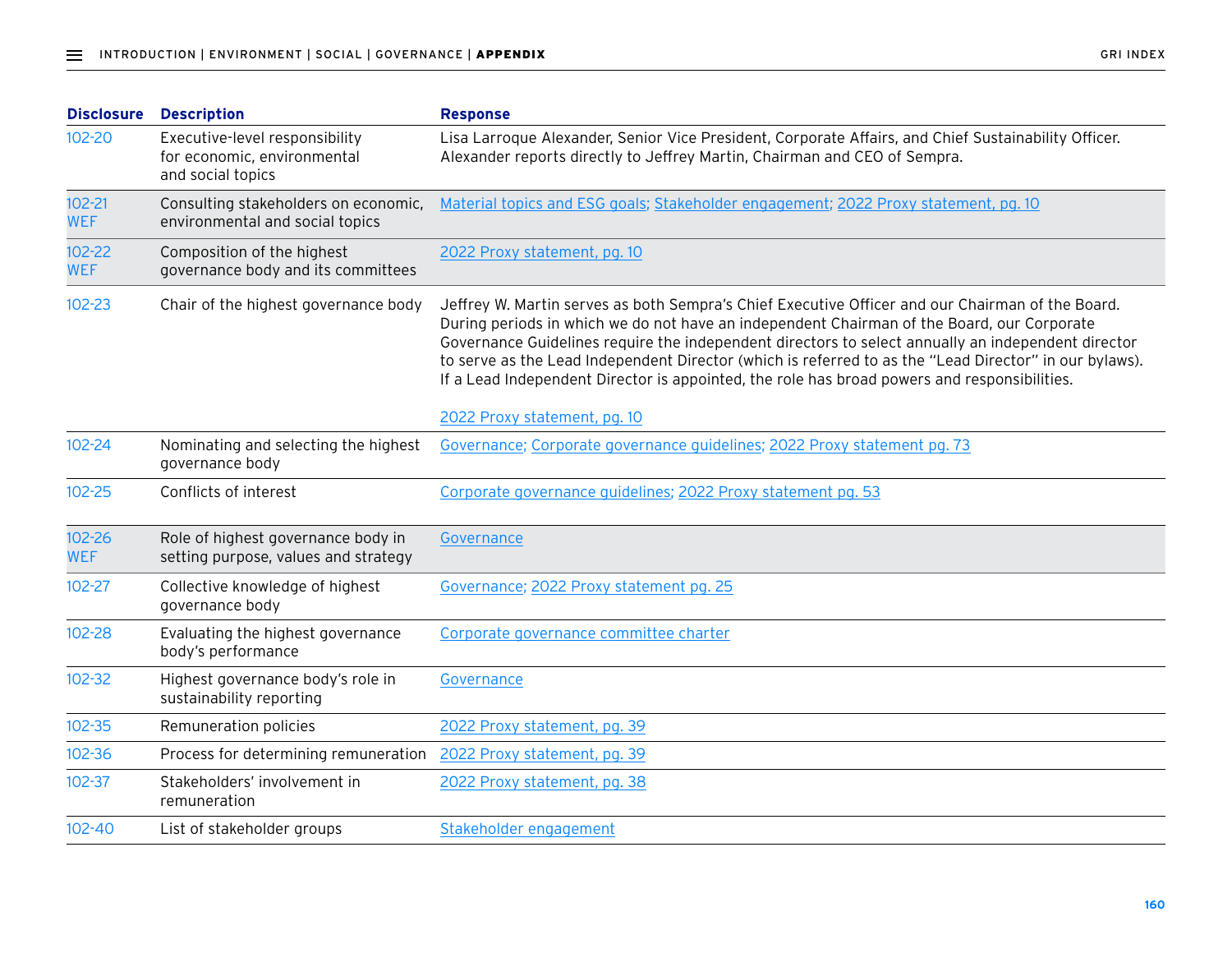| <b>Disclosure</b>        | <b>Description</b>                                            | <b>Response</b>                                                                                                                                                                                                                                                                                                                                                                                                                                                                                                                                                                                    |
|--------------------------|---------------------------------------------------------------|----------------------------------------------------------------------------------------------------------------------------------------------------------------------------------------------------------------------------------------------------------------------------------------------------------------------------------------------------------------------------------------------------------------------------------------------------------------------------------------------------------------------------------------------------------------------------------------------------|
| $102 - 41$               | Collective bargaining agreements                              | <b>Social</b><br>Field employees and some technical, administrative and clerical employees are represented by labor<br>unions in their respective countries. Approximately 33% of Sempra's employees are represented by<br>labor unions.*                                                                                                                                                                                                                                                                                                                                                          |
|                          |                                                               | * This figure includes Oncor employees represented by labor unions.                                                                                                                                                                                                                                                                                                                                                                                                                                                                                                                                |
| $102 - 42$               | Identifying and selecting stakeholders                        | Stakeholder engagement                                                                                                                                                                                                                                                                                                                                                                                                                                                                                                                                                                             |
| $102 - 43$<br><b>WEF</b> | Approach to stakeholder engagement                            | Stakeholder engagement; Stakeholder engagement policy; Human rights policy                                                                                                                                                                                                                                                                                                                                                                                                                                                                                                                         |
| $102 - 44$               | Key topics and concerns raised                                | Risk management; Stakeholder engagement; Stakeholder engagement policy                                                                                                                                                                                                                                                                                                                                                                                                                                                                                                                             |
| $102 - 45$               | Entities included in the consolidated<br>financial statements | Sempra's reportable segments are:<br>- San Diego Gas & Electric Company<br>- Southern California Gas Company<br>- Sempra Texas Utilities <sup>1,2</sup><br>- Sempra Infrastructure <sup>1</sup><br>Information and data on all reportable segments mentioned above are included in this report. Our<br>South American businesses were sold in 2020 and were considered discontinued operations starting<br>in 2019, and therefore are not included in this report unless specifically noted. Limitations are noted<br>per metric within the response column or as footnotes throughout the report. |
| $102 - 46$               | Defining report content and topic<br>boundaries               | About this report                                                                                                                                                                                                                                                                                                                                                                                                                                                                                                                                                                                  |
| $102 - 47$<br><b>WEF</b> | List of material topics                                       | Material topics and ESG goals                                                                                                                                                                                                                                                                                                                                                                                                                                                                                                                                                                      |
| $102 - 48$               | Restatements of information                                   | 2020 GHG emissions data were updated following an independent third-party verification. Scope<br>3 emissions for 2018-2020 were updated due to changes in methodology related to end user<br>combustion of natural gas. 2020 preliminary CARE program enrollment percentages were updated to<br>reflect final numbers.                                                                                                                                                                                                                                                                             |
| $102 - 49$               | Changes in reporting                                          | About this report                                                                                                                                                                                                                                                                                                                                                                                                                                                                                                                                                                                  |
| $102 - 50$               | Reporting period                                              | January 1, 2021, to December 31, 2021                                                                                                                                                                                                                                                                                                                                                                                                                                                                                                                                                              |
| $102 - 51$               | Date of most recent report                                    | April 2021, covering calendar year 2020                                                                                                                                                                                                                                                                                                                                                                                                                                                                                                                                                            |
| $102 - 52$               | Reporting cycle                                               | Annual                                                                                                                                                                                                                                                                                                                                                                                                                                                                                                                                                                                             |
|                          |                                                               |                                                                                                                                                                                                                                                                                                                                                                                                                                                                                                                                                                                                    |

<sup>1</sup> Sempra's ownership interest in Oncor, Sharyland Utilities, L.L.C., Cameron LNG and certain other entities in our Sempra Infrastructure segment are accounted for as an *equity method investment.*

*<sup>2</sup> Our 80.25% indirect noncontrolling interest in Oncor and our 50% indirect noncontrolling interest in Sharyland Utilities, L.L.C.*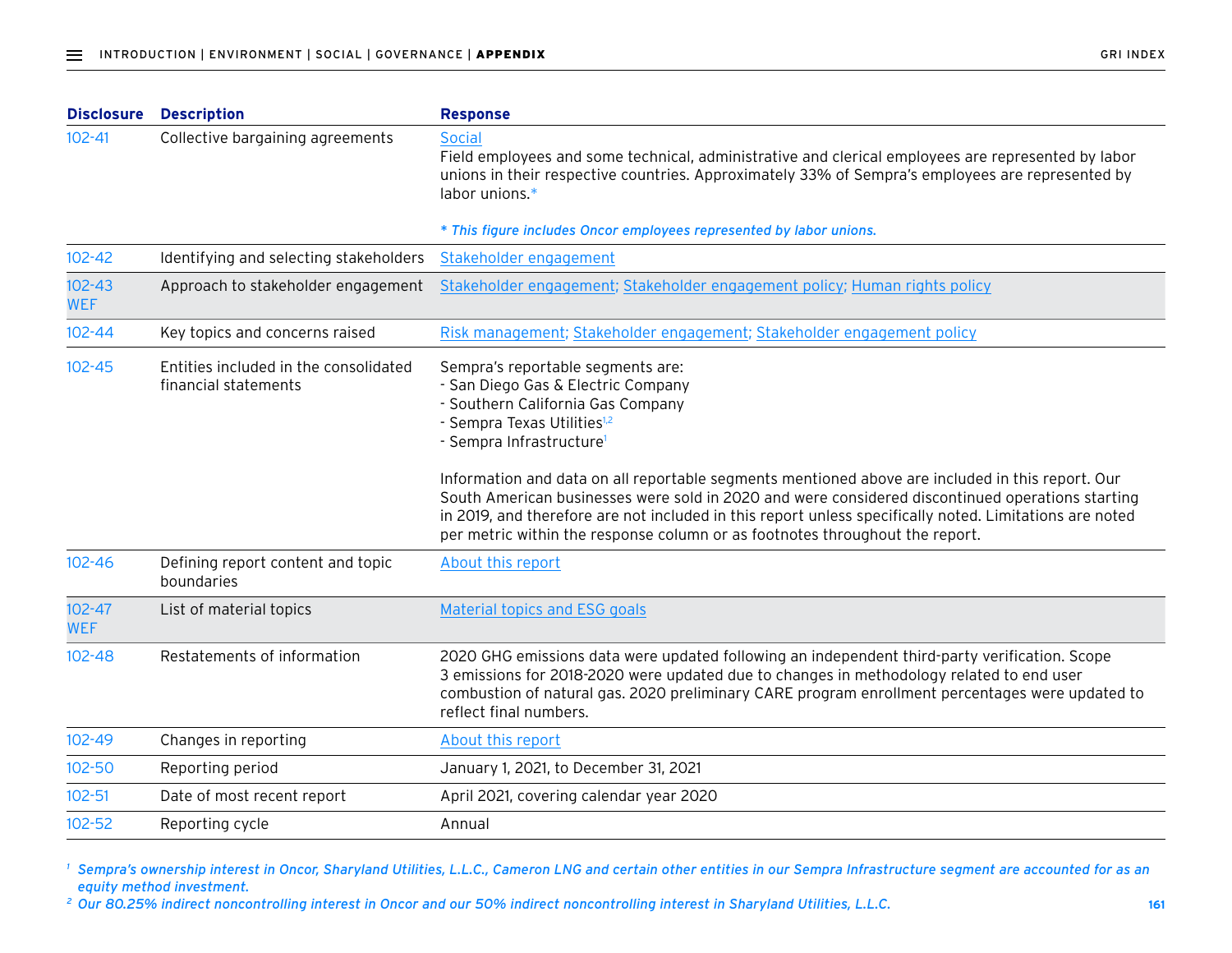| <b>Disclosure</b> | <b>Description</b>                                                                      | <b>Response</b>                                                                                                                                                                                                                                                                                                                                                                                                        |  |  |
|-------------------|-----------------------------------------------------------------------------------------|------------------------------------------------------------------------------------------------------------------------------------------------------------------------------------------------------------------------------------------------------------------------------------------------------------------------------------------------------------------------------------------------------------------------|--|--|
| $102 - 53$        | Contact point for questions regarding<br>the report                                     | Ian Stewart, Director, Corporate Sustainability<br>sustainability@sempra.com                                                                                                                                                                                                                                                                                                                                           |  |  |
| $102 - 54$        | Claims of reporting in accordance<br>with the GRI Standards                             | This report has been prepared in accordance with the GRI Standards: Core option.                                                                                                                                                                                                                                                                                                                                       |  |  |
| $102 - 55$        | GRI content index                                                                       | <b>GRI Index</b>                                                                                                                                                                                                                                                                                                                                                                                                       |  |  |
| $102 - 56$        | External assurance                                                                      | 2020 Scope 1 and 2 GHG emissions for SDG&E and SoCalGas were verified at a reasonable<br>level of assurance by Cameron-Cole, LLC and Lloyd's Register Quality Assurance, respectively.<br>Verification of 2021 GHG data will occur in 2022. 2021 Scope 1, 2 and 3 GHG emissions for Mexico<br>and scope 1 emissions for U.S. LNG operations were verified at a limited level of assurance by<br>Deloitte & Touche LLP. |  |  |
| EU1               | Installed capacity, broken down<br>by primary energy source and by<br>regulatory regime | Installed capacity (MW)<br>Mexico<br>U.S.<br>Natural Gas:<br>625<br>1,841<br>515<br>Wind:<br>529<br>Solar:                                                                                                                                                                                                                                                                                                             |  |  |
| EU <sub>2</sub>   | Net energy output broken down<br>by primary energy source and by<br>regulatory regime   | Energy output (MWh)<br>U.S.<br>Mexico<br>Natural Gas: 2,850,603<br>3,164,324<br>1,197,250<br>Wind:<br>Solar:<br>673,504                                                                                                                                                                                                                                                                                                |  |  |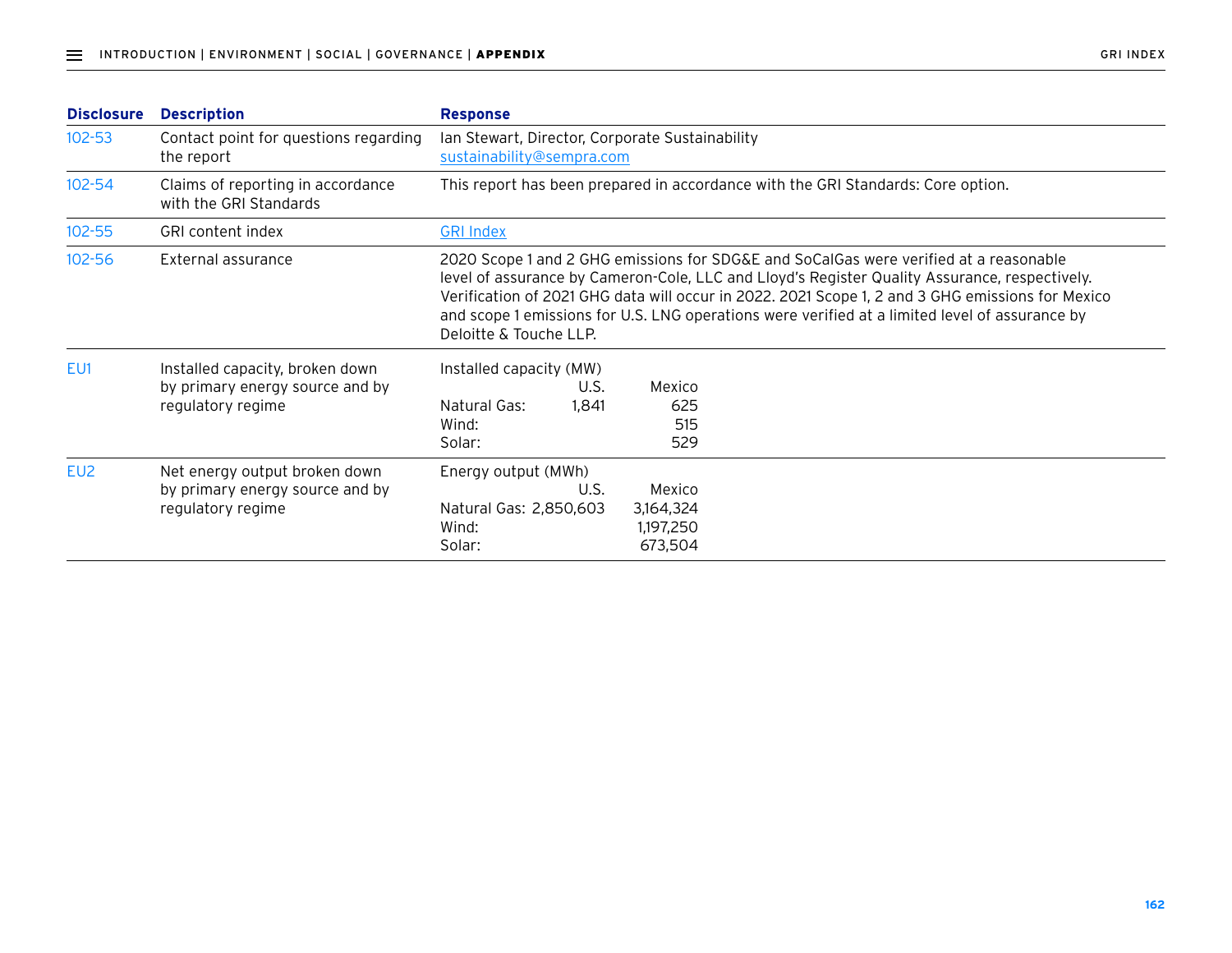| <b>Disclosure</b> | <b>Description</b>                                                                                                | <b>Response</b>                                                                                                                                                                        |
|-------------------|-------------------------------------------------------------------------------------------------------------------|----------------------------------------------------------------------------------------------------------------------------------------------------------------------------------------|
| EU3               | Number of residential, industrial,<br>institutional and commercial customer<br>accounts                           | 2021 Statistical report pgs. 20, 21, 28, 34, 35, 38; 2021 Form 10-K pgs. 14, 17, 22                                                                                                    |
| EU4               | Length of above and underground<br>transmission and distribution lines by<br>regulatory regime                    | Above ground (miles)!:<br>166,514<br>Underground (miles) <sup>1</sup> :<br>47,413                                                                                                      |
| EU <sub>5</sub>   | Allocation of CO <sub>2</sub> e emissions<br>allowances or equivalent, broken<br>down by carbon trading framework | Operating companies SDG&E and SoCalGas participate in California's cap-and-trade program. For more<br>information see: https://ww2.arb.ca.gov/our-work/programs/cap-and-trade-program. |
| $103-1$           | Explanation of the material topic<br>and its boundary                                                             | See GRI Appendix                                                                                                                                                                       |
| $103-2$           | The management approach<br>and its components                                                                     | Material topics and ESG goals; Risk management; Goals and KPIs                                                                                                                         |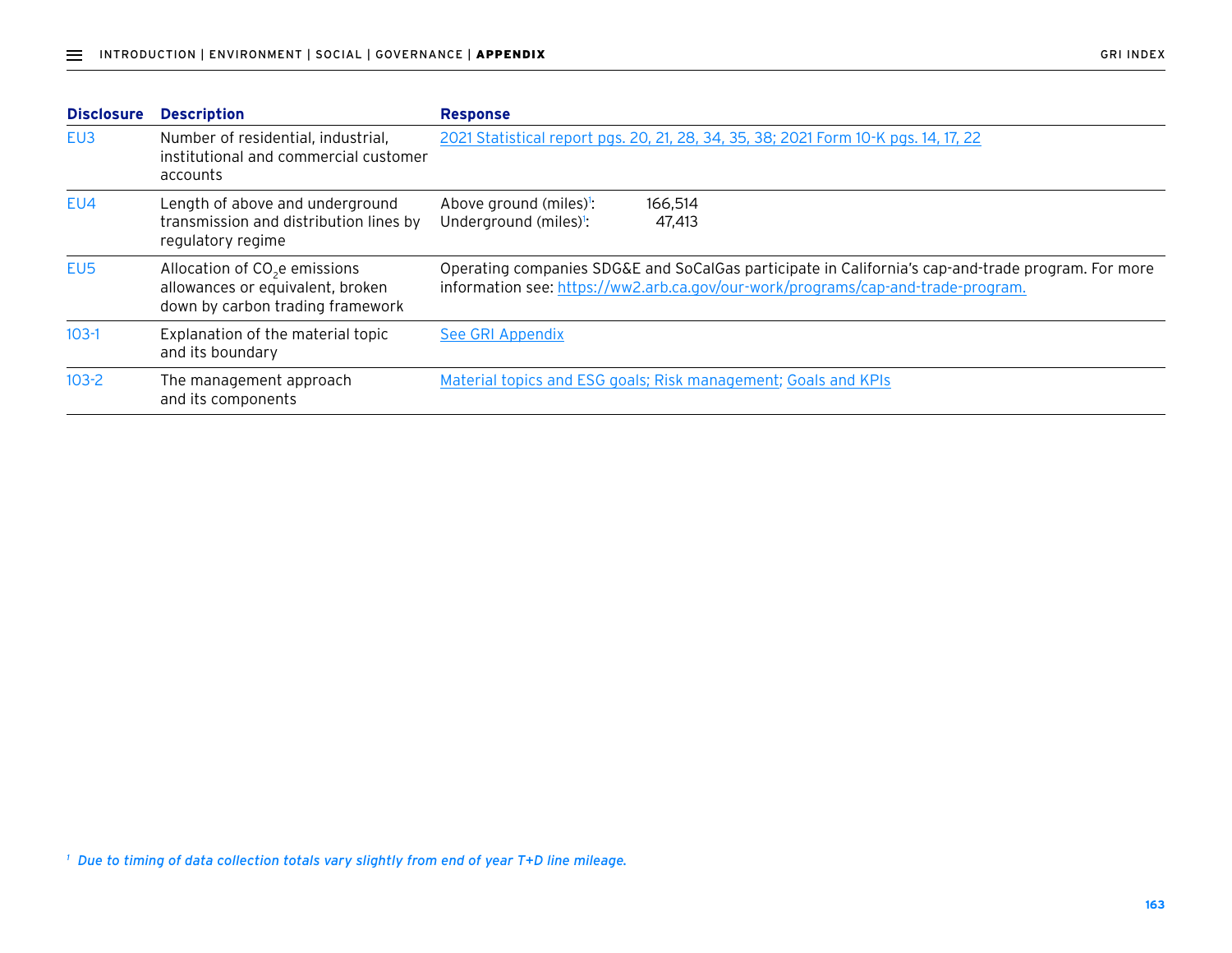## Specific standard disclosures

| <b>Disclosure Description</b>                                          | <b>Response</b>                                                                                                                                                                                                                                                                                                              |
|------------------------------------------------------------------------|------------------------------------------------------------------------------------------------------------------------------------------------------------------------------------------------------------------------------------------------------------------------------------------------------------------------------|
| <b>Category: Economic</b>                                              |                                                                                                                                                                                                                                                                                                                              |
| <b>Economic Performance</b>                                            |                                                                                                                                                                                                                                                                                                                              |
| The management approach<br>and its components                          | About our business                                                                                                                                                                                                                                                                                                           |
| Direct economic value generated<br>and distributed                     | Stakeholder engagement; Safety; 2021 Annual report, pg. 5; Community engagement                                                                                                                                                                                                                                              |
| Financial implications and other                                       | Advancing the energy transition; Governance;                                                                                                                                                                                                                                                                                 |
| risks and opportunities due to<br>climate change                       | Task force on climate-related financial disclosures; 2021 Form 10-K, pg. 36; CDP climate                                                                                                                                                                                                                                     |
| Defined benefit plan obligations<br>and other retirement plans         | 2021 Form 10-K - Employee benefit plans pg. F-89                                                                                                                                                                                                                                                                             |
| Market Presence: This topic did not meet our threshold for materiality |                                                                                                                                                                                                                                                                                                                              |
| Indirect economic impacts                                              |                                                                                                                                                                                                                                                                                                                              |
| The management approach<br>and its components                          | Energy is vital to the communities we serve. We engage with customers and community leaders<br>to identify and discuss potential infrastructure needs and impacts and learn about ways to<br>mitigate them.                                                                                                                  |
| Infrastructure investments and<br>services supported                   | Stakeholder engagement                                                                                                                                                                                                                                                                                                       |
| Significant indirect economic impacts                                  | Stakeholder engagement                                                                                                                                                                                                                                                                                                       |
| <b>Procurement practices</b>                                           |                                                                                                                                                                                                                                                                                                                              |
| The management approach<br>and its components                          | Supply chain                                                                                                                                                                                                                                                                                                                 |
| Proportion of spending<br>on local suppliers                           | Approximately 55.9% of total supplier spend in 2021 was with local suppliers. The definition for local<br>may vary by business. For example, for Sempra California, local is defined as suppliers headquartered<br>in California.<br><b>Omissions:</b> Partially reported - only data from our U.S. operations are included. |
|                                                                        |                                                                                                                                                                                                                                                                                                                              |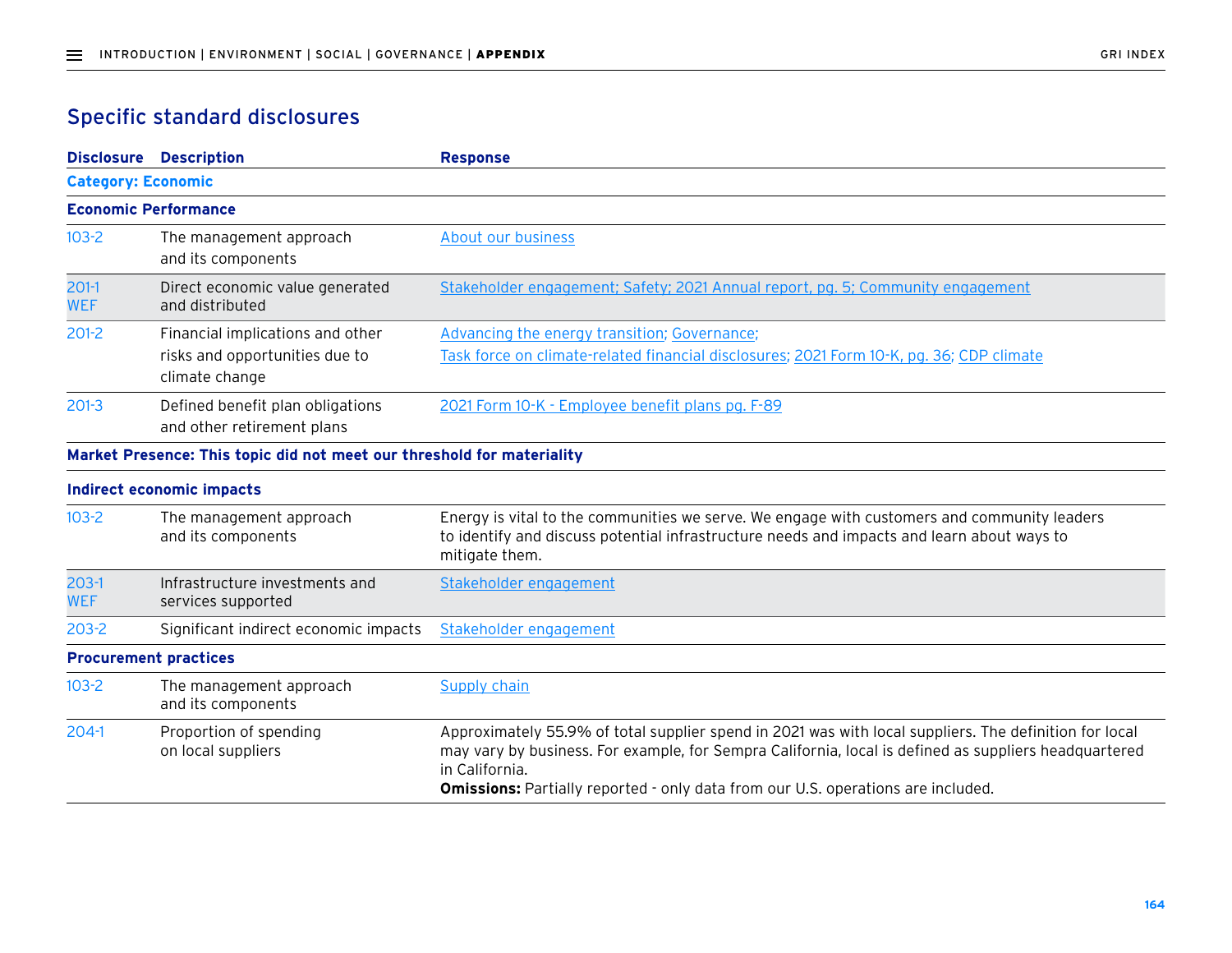| <b>Disclosure</b>       | <b>Description</b>                                                                                                                    | <b>Response</b>                                                                                                                                                                                                                                                                                                                                                                                                                                                                                                                                                  |                                    |                                                                                                  |
|-------------------------|---------------------------------------------------------------------------------------------------------------------------------------|------------------------------------------------------------------------------------------------------------------------------------------------------------------------------------------------------------------------------------------------------------------------------------------------------------------------------------------------------------------------------------------------------------------------------------------------------------------------------------------------------------------------------------------------------------------|------------------------------------|--------------------------------------------------------------------------------------------------|
|                         | EU Sector topic: availability and reliability                                                                                         |                                                                                                                                                                                                                                                                                                                                                                                                                                                                                                                                                                  |                                    |                                                                                                  |
| <b>EU10</b>             | Planned capacity against projected<br>electricity demand over the long term,<br>broken down by energy source and<br>regulatory regime | SDG&E long-term procurement plan; 2021 Form 10-K, pg. 14, 20                                                                                                                                                                                                                                                                                                                                                                                                                                                                                                     |                                    |                                                                                                  |
|                         | EU Sector topic: system efficiency                                                                                                    |                                                                                                                                                                                                                                                                                                                                                                                                                                                                                                                                                                  |                                    |                                                                                                  |
| <b>EU11</b>             | Average generation efficiency of<br>thermal plants by energy source<br>and by regulatory regime                                       | Natural gas (BTU/kWh):                                                                                                                                                                                                                                                                                                                                                                                                                                                                                                                                           | U.S.<br>7,647                      | Mexico<br>7,285                                                                                  |
| <b>EU12</b>             | Transmission and distribution losses<br>as a percentage of total energy                                                               | Transmission losses:<br>Distribution losses:                                                                                                                                                                                                                                                                                                                                                                                                                                                                                                                     | <b>SDG&amp;E</b><br>1.33%<br>3.45% | Oncor <sup>1</sup><br>1.99%<br>5.83%                                                             |
| <b>Anti-corruption</b>  |                                                                                                                                       |                                                                                                                                                                                                                                                                                                                                                                                                                                                                                                                                                                  |                                    |                                                                                                  |
| $103 - 2$               | The management approach<br>and its components                                                                                         |                                                                                                                                                                                                                                                                                                                                                                                                                                                                                                                                                                  |                                    | Code of business conduct; Anti-bribery and anti-corruption policy; Risk management; Human rights |
| $205-1$                 | Operations assessed for risks<br>related to corruption                                                                                |                                                                                                                                                                                                                                                                                                                                                                                                                                                                                                                                                                  |                                    | All operating companies are analyzed for risks associated with corruption.                       |
| $205 - 2$<br><b>WEF</b> | Communication and training<br>about anti-corruption policies<br>and procedures                                                        | Governance; Code of business conduct<br>To emphasize the importance of ethics and compliance, we require all employees to complete a<br>training curriculum each year, customized according to their position and responsibilities. The courses<br>address topics such as insider trading; Sarbanes-Oxley regulations; anti-corruption, including local<br>laws and the Foreign Corrupt Practices Act; Federal Energy Regulatory Commission Standards of<br>Conduct; CPUC affiliate-compliance rules; safety; harassment free workplace; and workplace violence. |                                    |                                                                                                  |
| $205 - 3$<br><b>WEF</b> | Confirmed incidents of<br>corruption and actions taken                                                                                | There were no confirmed incidents of corruption in 2021.                                                                                                                                                                                                                                                                                                                                                                                                                                                                                                         |                                    |                                                                                                  |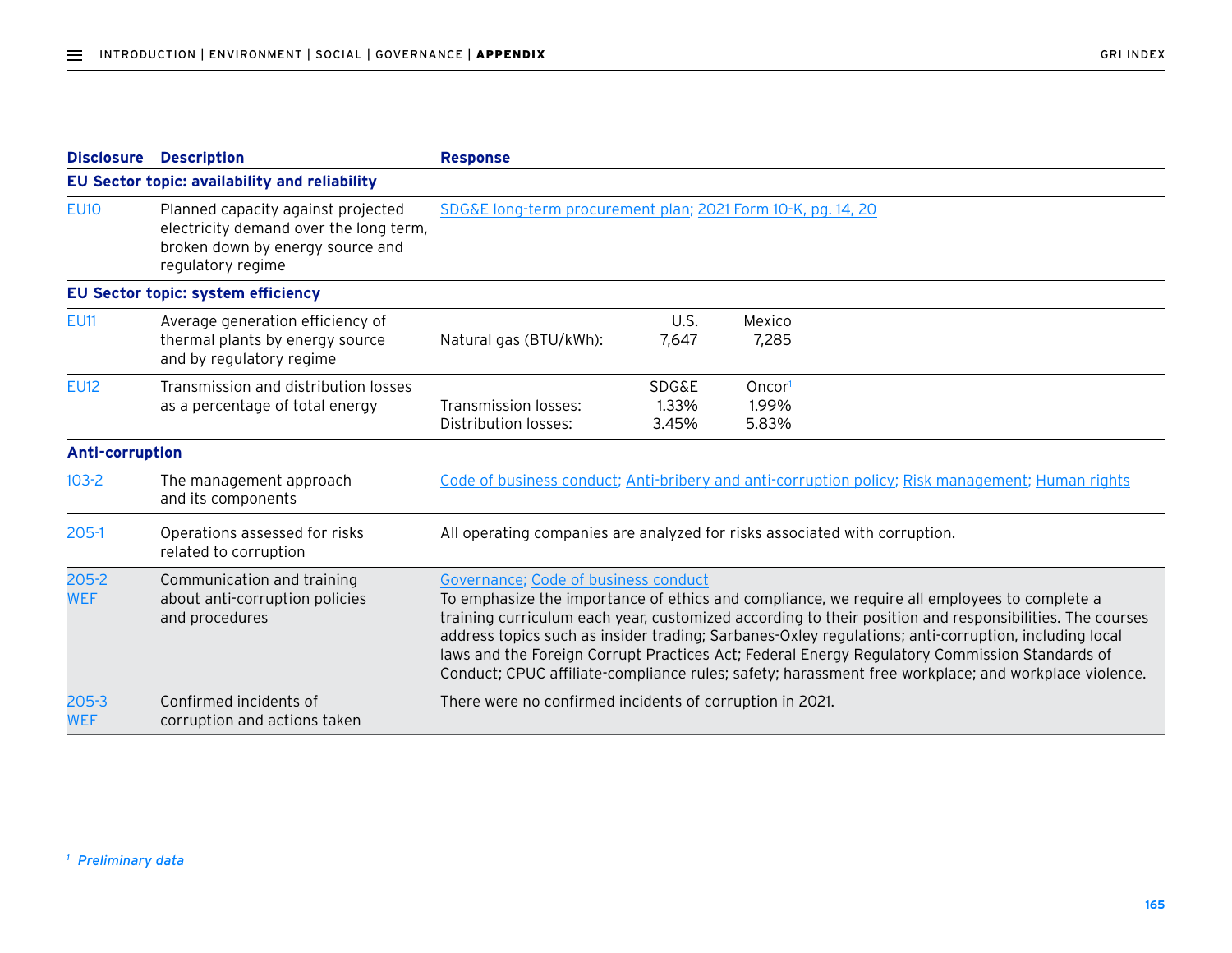| <b>Disclosure</b> | <b>Description</b>                                                                                                                                                        | <b>Response</b>                                                                                                                                                                                                                                                                                                                                                                                                                                 |  |  |
|-------------------|---------------------------------------------------------------------------------------------------------------------------------------------------------------------------|-------------------------------------------------------------------------------------------------------------------------------------------------------------------------------------------------------------------------------------------------------------------------------------------------------------------------------------------------------------------------------------------------------------------------------------------------|--|--|
|                   | Anti-competitive behavior: This topic did not meet our threshold for materiality, but we are providing some information because of its importance<br>to some stakeholders |                                                                                                                                                                                                                                                                                                                                                                                                                                                 |  |  |
| $103 - 2$         | The management approach<br>and its components                                                                                                                             | Code of business conduct<br>Federal and state antitrust laws were enacted to promote competition, preserve our private enterprise<br>system and protect the public, including companies like Sempra and its subsidiaries, from predatory<br>conduct and unfair competition. It is the long-established policy of Sempra and its subsidiaries to comply<br>with all laws applicable to their conduct and, specifically, with the antitrust laws. |  |  |
| $206-1$           | Legal actions for anti-competitive<br>behavior, anti-trust and monopoly<br>practices                                                                                      | There were no legal actions taken for anti-competitive behavior in 2021.                                                                                                                                                                                                                                                                                                                                                                        |  |  |
|                   | <b>Category: Environmental</b>                                                                                                                                            |                                                                                                                                                                                                                                                                                                                                                                                                                                                 |  |  |
|                   | Materials: This topic did not meet our threshold for materiality                                                                                                          |                                                                                                                                                                                                                                                                                                                                                                                                                                                 |  |  |
| <b>Energy</b>     |                                                                                                                                                                           |                                                                                                                                                                                                                                                                                                                                                                                                                                                 |  |  |
| $103 - 2$         | The management approach<br>and its components                                                                                                                             | Material topics and ESG goals; About our business; Advancing the energy transition                                                                                                                                                                                                                                                                                                                                                              |  |  |
| $302-1$           | Energy consumption within<br>the organization                                                                                                                             | <b>CDP</b> climate                                                                                                                                                                                                                                                                                                                                                                                                                              |  |  |
| $302 - 2$         | Energy consumption outside<br>of the organization                                                                                                                         | As an energy utility we work to safely and reliably deliver electricity and natural gas.<br>Kilowatt-hour sales (millions of hours): 158,163<br>Total natural gas throughput (billion cubic feet): 969                                                                                                                                                                                                                                          |  |  |
| $302 - 3$         | Energy intensity                                                                                                                                                          | <b>CDP</b> climate                                                                                                                                                                                                                                                                                                                                                                                                                              |  |  |
| $302 - 4$         | Reduction of energy consumption                                                                                                                                           | <b>GHG emissions; CDP climate</b>                                                                                                                                                                                                                                                                                                                                                                                                               |  |  |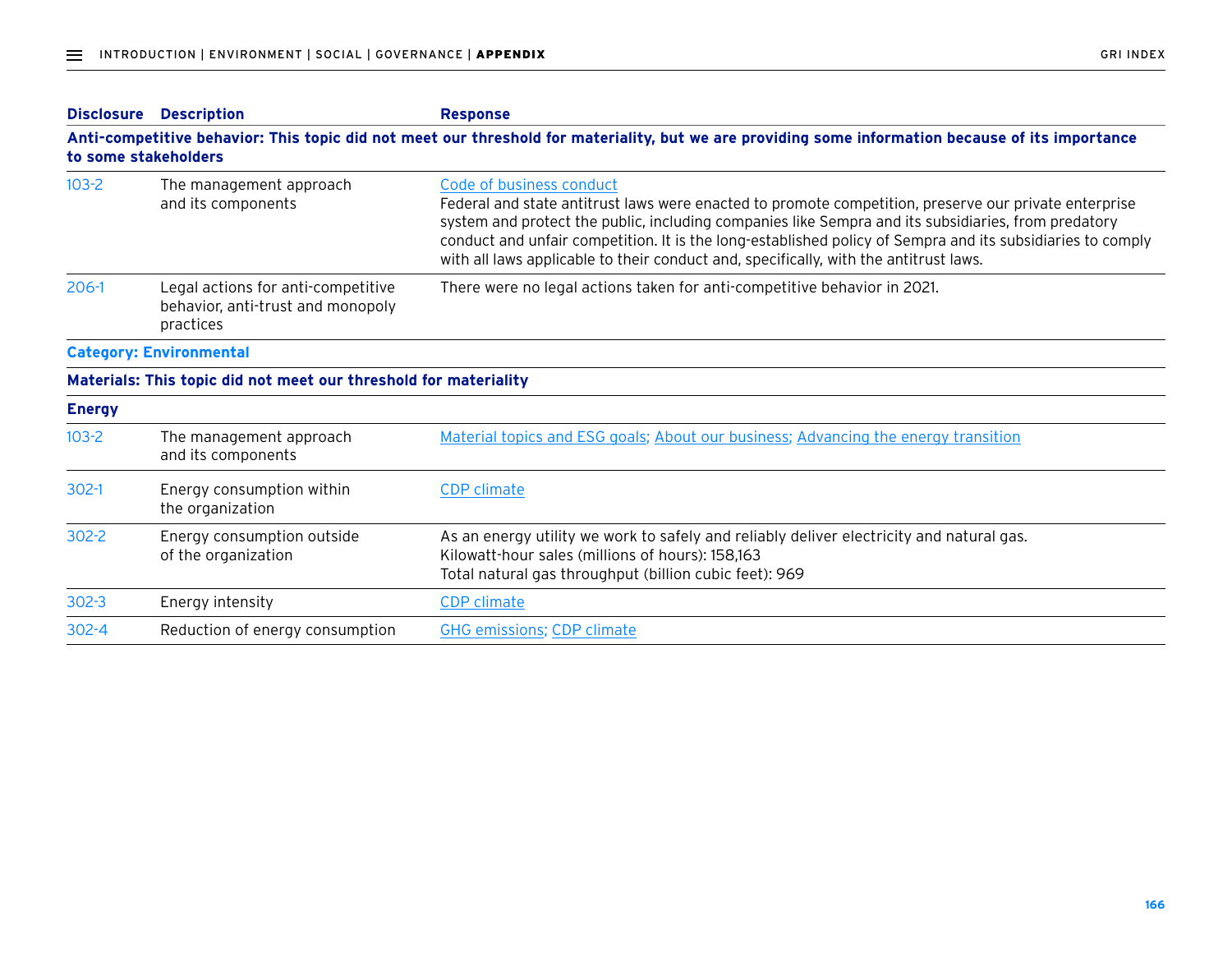| <b>Disclosure</b>       | <b>Description</b>                               | <b>Response</b>                                                                                                                                                                                                                                                                                                                                                                                                |
|-------------------------|--------------------------------------------------|----------------------------------------------------------------------------------------------------------------------------------------------------------------------------------------------------------------------------------------------------------------------------------------------------------------------------------------------------------------------------------------------------------------|
| Water                   |                                                  |                                                                                                                                                                                                                                                                                                                                                                                                                |
| $103 - 2$               | The management approach<br>and its components    | Water; Water policy; CDP water                                                                                                                                                                                                                                                                                                                                                                                 |
| $303-1$                 | Interactions with water<br>as a shared resource  | Water; Water policy; CDP water                                                                                                                                                                                                                                                                                                                                                                                 |
| $303 - 2$               | Management of water<br>discharge-related impacts | Water; Water policy; CDP water                                                                                                                                                                                                                                                                                                                                                                                 |
| $303 - 3$<br><b>WEF</b> | Water withdrawal                                 | Water; CDP water<br>All numbers in megaliters:<br>Other water<br>Fresh water<br>Surface water<br>0.02<br>92<br>Ground water<br>97,321<br>Seawater<br>Produced water<br>263<br>Third-party water<br>534<br>6,990<br>626<br>104,574<br><b>Omissions:</b> We continue to improve data collection around our water use, but these<br>numbers do not yet account for all of our operations. Does not include Oncor. |
| $303 - 4$<br><b>WEF</b> | Water discharge                                  | Water; CDP water<br>All numbers in megaliters:<br>Surface water<br>0<br>125<br>Groundwater (fresh water)<br>Seawater<br>97,859<br>Third-party water<br>864<br>98,848<br><b>Omissions: Does not include Oncor.</b>                                                                                                                                                                                              |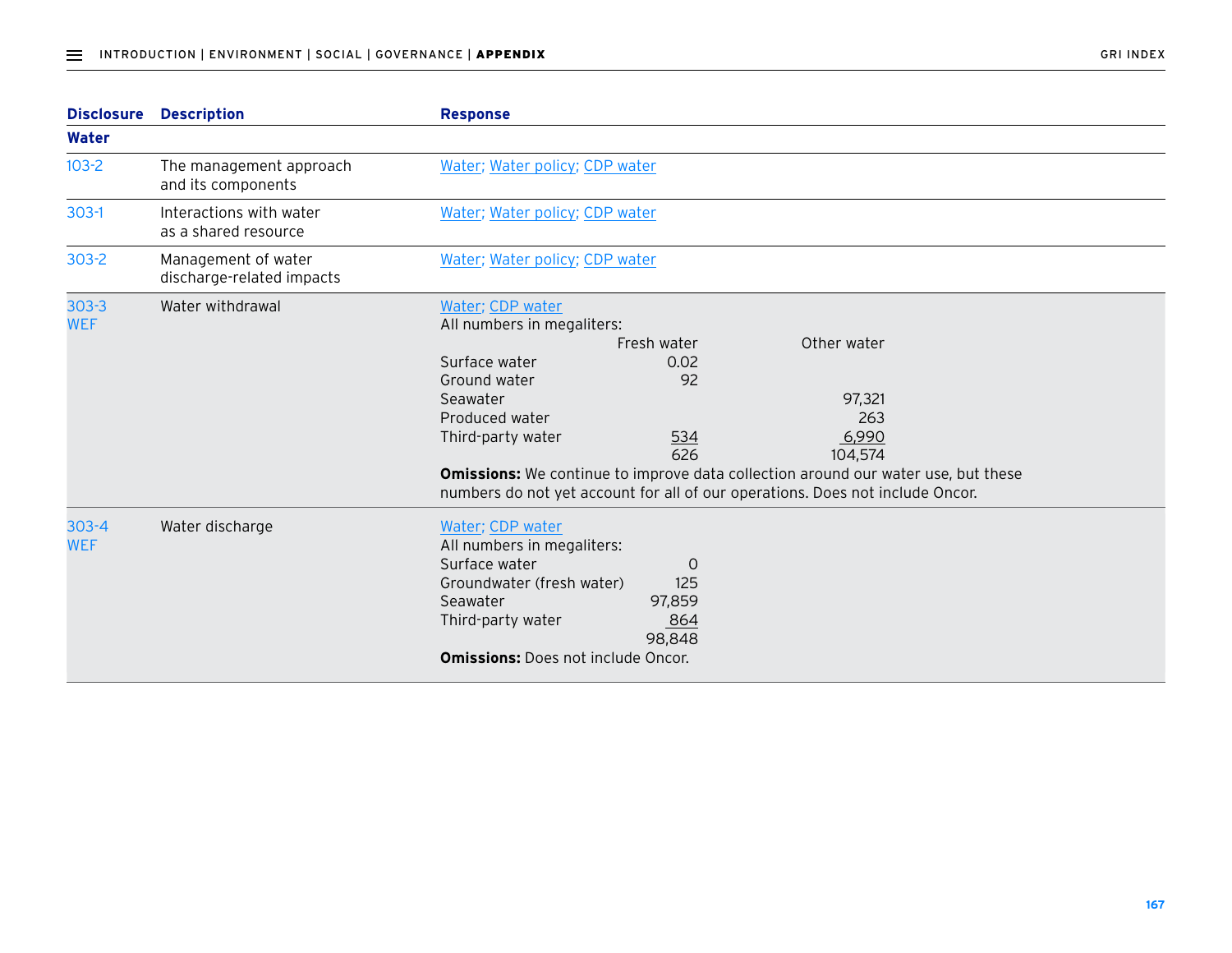|                         | <b>Disclosure Description</b>                                                                                                                    | <b>Response</b>                                                                                                                                                                                                                     |
|-------------------------|--------------------------------------------------------------------------------------------------------------------------------------------------|-------------------------------------------------------------------------------------------------------------------------------------------------------------------------------------------------------------------------------------|
| <b>Biodiversity</b>     |                                                                                                                                                  |                                                                                                                                                                                                                                     |
| $103 - 2$               | The management approach<br>and its components                                                                                                    | Biodiversity and land use; Biodiversity policy                                                                                                                                                                                      |
| $304-1$<br><b>WEF</b>   | Operational sites owned, leased,<br>managed in or adjacent to protected<br>areas and areas of high biodiversity<br>value outside protected areas | <b>Biodiversity and land use</b><br><b>Omissions: Partially reported, not all data available.</b>                                                                                                                                   |
| 304-2                   | Significant impacts of activities,<br>products and services on biodiversity                                                                      | <b>Biodiversity and land use</b><br>Omissions: Partially reported, not all data available.                                                                                                                                          |
| $304 - 3$               | Habitats protected or restored                                                                                                                   | Biodiversity and land use; SDG&E preservation properties<br><b>Omissions: Partially reported, not all data available.</b>                                                                                                           |
| $304 - 4$               | UCN Red List species and national<br>conservation list species with habitats<br>in areas affected by operations                                  | Critically endangered<br>26<br>Endangered<br>3<br>Vulnerable<br>9<br>Near threatened<br>15<br>$\overline{\phantom{0}}$<br>Least concern<br><b>Omissions: Partially reported, not all data available.</b>                            |
| <b>Emissions</b>        |                                                                                                                                                  |                                                                                                                                                                                                                                     |
| $305-1$<br><b>WEF</b>   | Direct (Scope 1) GHG emissions                                                                                                                   | <b>GHG emissions; CDP climate</b>                                                                                                                                                                                                   |
| $305 - 2$<br><b>WEF</b> | Energy indirect (Scope 2)<br><b>GHG</b> emissions                                                                                                | <b>GHG emissions; CDP climate</b>                                                                                                                                                                                                   |
| $305 - 3$<br><b>WEF</b> | Other indirect (Scope 3)<br><b>GHG</b> emissions                                                                                                 | <b>GHG emissions; CDP climate</b>                                                                                                                                                                                                   |
| $305 - 5$               | Reduction of GHG emissions                                                                                                                       | Advancing the energy transition; GHG emissions; CDP climate                                                                                                                                                                         |
| 305-7                   | Nitrogen oxides (NOx), sulfur<br>oxides (SOx) and other significant<br>air emissions                                                             | NOx emissions from power generation (metric tons)<br>245<br>$SO2$ emissions from power generation (metric tons)<br>12                                                                                                               |
|                         |                                                                                                                                                  | With our aim to have net zero GHG emissions by 2050 and achieve a 50% reduction in scope 1 and 2<br>GHG emissions by 2030 for Sempra California and Mexico (non-LNG) operations, we also expect other<br>air emissions to decrease. |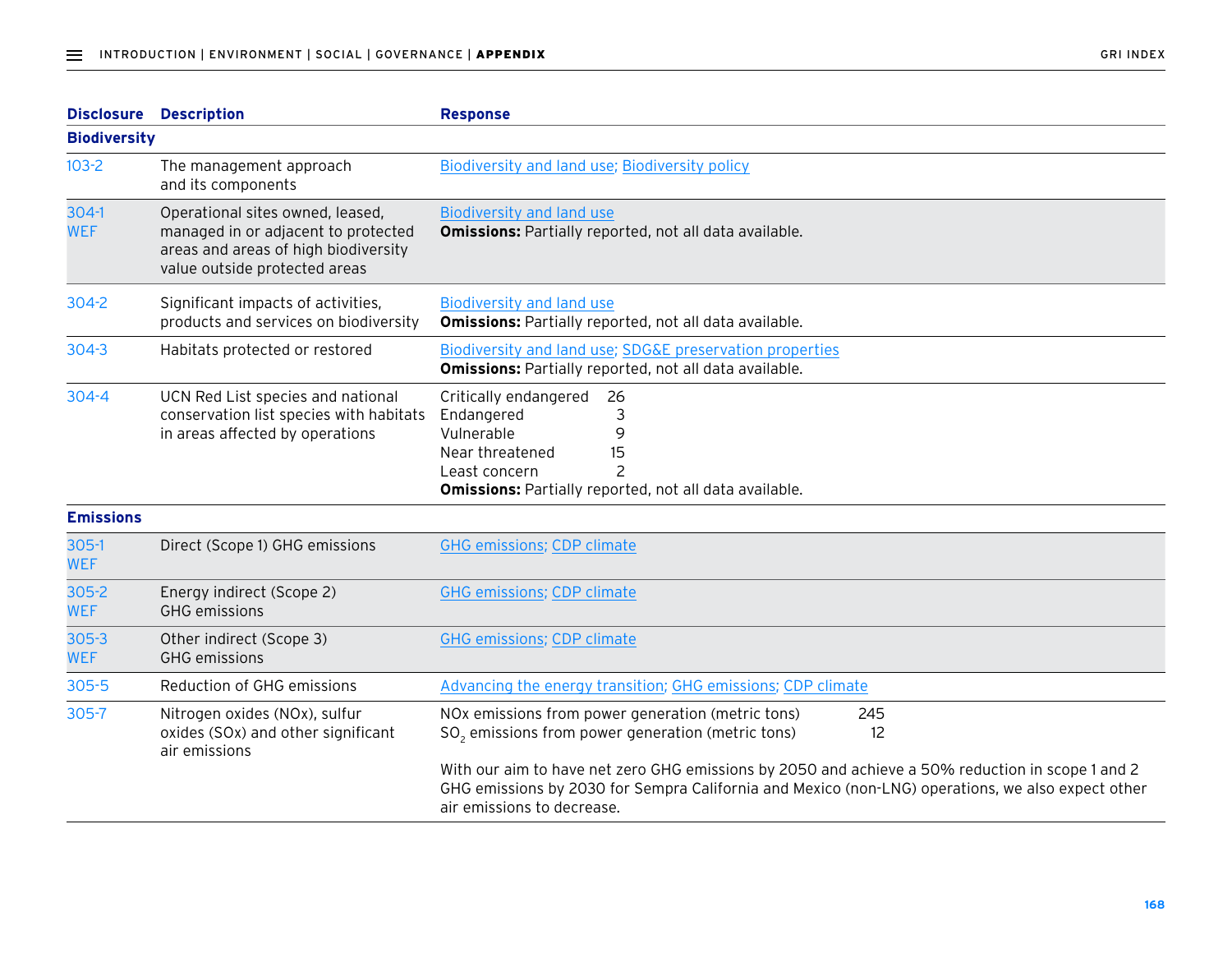|                            | <b>Disclosure Description</b>                                                                                        | <b>Response</b>                                                                                                                                                                                                                                                                                                                                                                                                                |  |
|----------------------------|----------------------------------------------------------------------------------------------------------------------|--------------------------------------------------------------------------------------------------------------------------------------------------------------------------------------------------------------------------------------------------------------------------------------------------------------------------------------------------------------------------------------------------------------------------------|--|
| <b>Effluents and waste</b> |                                                                                                                      |                                                                                                                                                                                                                                                                                                                                                                                                                                |  |
| $103-2$                    | The management approach<br>Environmental policy; Environmental management; Waste and recycling<br>and its components |                                                                                                                                                                                                                                                                                                                                                                                                                                |  |
| $306 - 2$                  | Waste by type and disposal method                                                                                    | Non-hazardous<br>Hazardous                                                                                                                                                                                                                                                                                                                                                                                                     |  |
|                            |                                                                                                                      | Reused<br>0<br>0                                                                                                                                                                                                                                                                                                                                                                                                               |  |
|                            |                                                                                                                      | Recycled<br>35,671<br>477                                                                                                                                                                                                                                                                                                                                                                                                      |  |
|                            |                                                                                                                      | 5,443<br>Composted<br>0                                                                                                                                                                                                                                                                                                                                                                                                        |  |
|                            |                                                                                                                      | Recovered<br>3,656<br>171                                                                                                                                                                                                                                                                                                                                                                                                      |  |
|                            |                                                                                                                      | 75<br>399<br>Incinerated                                                                                                                                                                                                                                                                                                                                                                                                       |  |
|                            |                                                                                                                      | 1,896<br>Deep-well injection<br>0                                                                                                                                                                                                                                                                                                                                                                                              |  |
|                            |                                                                                                                      | Landfill<br>1,654<br>65,417                                                                                                                                                                                                                                                                                                                                                                                                    |  |
|                            |                                                                                                                      | On-site storage<br>0<br>O                                                                                                                                                                                                                                                                                                                                                                                                      |  |
|                            |                                                                                                                      | Other methods<br>17,887<br>3,568                                                                                                                                                                                                                                                                                                                                                                                               |  |
|                            |                                                                                                                      | 130,045<br>6,269<br>Total                                                                                                                                                                                                                                                                                                                                                                                                      |  |
| $306 - 3$                  | Significant spills                                                                                                   | Sempra operating companies did not experience any significant spills in 2021.                                                                                                                                                                                                                                                                                                                                                  |  |
|                            | <b>Environmental compliance</b>                                                                                      |                                                                                                                                                                                                                                                                                                                                                                                                                                |  |
| $103-2$                    | The management approach<br>and its components                                                                        | Governance; Environmental management                                                                                                                                                                                                                                                                                                                                                                                           |  |
| $307-1$                    | Non-compliance with environmental<br>laws and regulations                                                            | <b>Environmental management</b>                                                                                                                                                                                                                                                                                                                                                                                                |  |
|                            | Transport: This topic did not meet our threshold for materiality                                                     |                                                                                                                                                                                                                                                                                                                                                                                                                                |  |
|                            | <b>Supplier environmental assessment</b>                                                                             |                                                                                                                                                                                                                                                                                                                                                                                                                                |  |
| $103-2$                    | The management approach<br>and its components                                                                        | Supply chain; Supplier code of conduct                                                                                                                                                                                                                                                                                                                                                                                         |  |
| 308-1                      | New suppliers that were screened<br>using environmental criteria                                                     | Supply chain<br>SDG&E and SoCalGas consider a supplier's sustainability when scoring Requests for Proposals (RFP's).<br>Once a contract has been awarded, key suppliers are invited to participate in an annual sustainability<br>assessment. In Mexico, critical suppliers are assessed on a number of aspects through a sustainability<br>survey, including environmental criteria.<br><b>Omissions: Partially reported.</b> |  |
| $308-2$                    | Negative environmental impacts in<br>the supply chain and actions taken                                              | <b>GHG emissions; Supply chain</b><br>We are unaware of any actual or potential negative social impacts in our supply chain.                                                                                                                                                                                                                                                                                                   |  |
|                            |                                                                                                                      | Environmental grievance mechanisms: This topic did not meet our threshold for materiality                                                                                                                                                                                                                                                                                                                                      |  |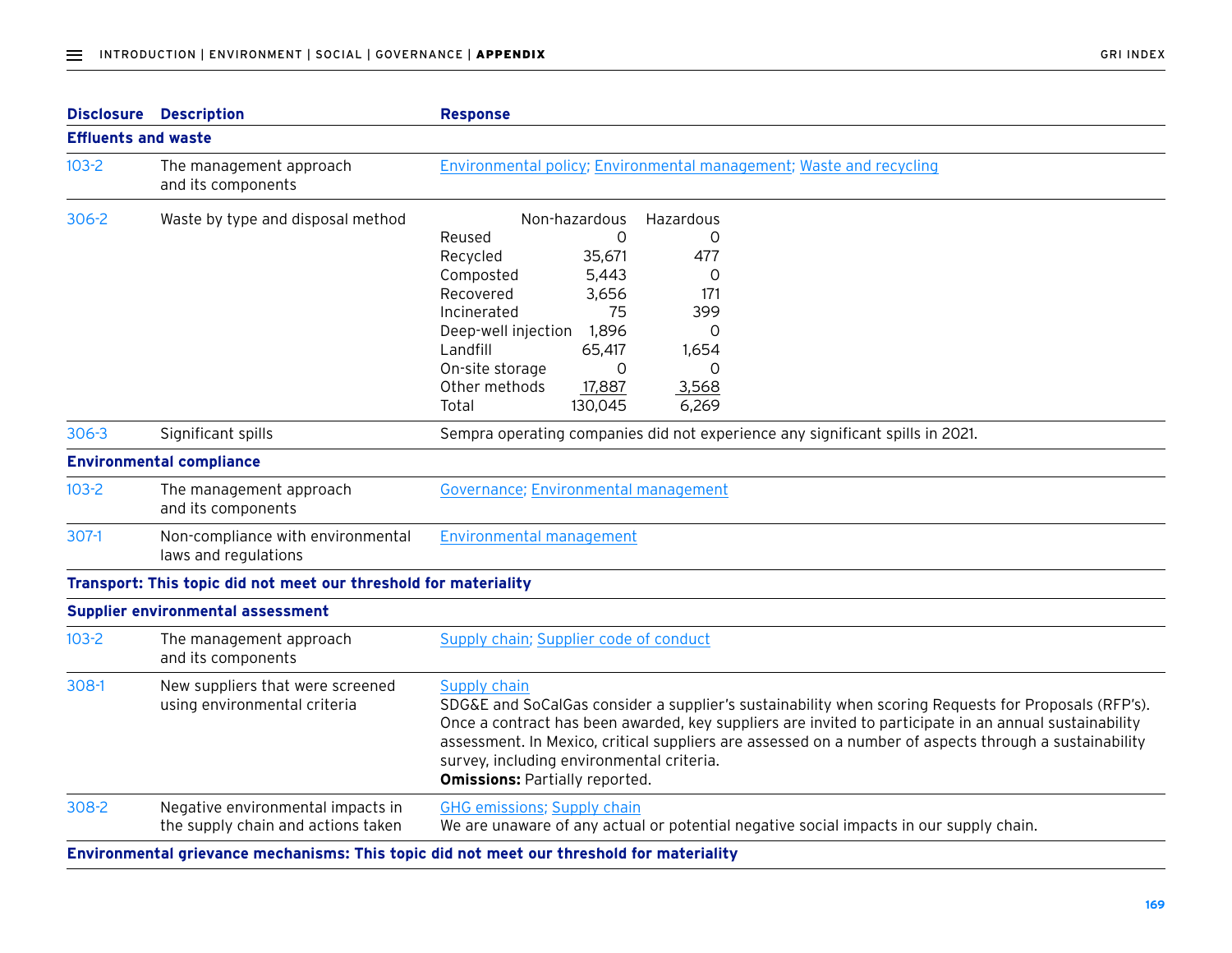|                         | <b>Disclosure Description</b>                                                                                          | <b>Response</b>                                                                                                                                                                                                                                                                                                                                                                                     |  |
|-------------------------|------------------------------------------------------------------------------------------------------------------------|-----------------------------------------------------------------------------------------------------------------------------------------------------------------------------------------------------------------------------------------------------------------------------------------------------------------------------------------------------------------------------------------------------|--|
| <b>Category: Social</b> |                                                                                                                        |                                                                                                                                                                                                                                                                                                                                                                                                     |  |
| <b>Employment</b>       |                                                                                                                        |                                                                                                                                                                                                                                                                                                                                                                                                     |  |
| $103 - 2$               | The management approach<br>and its components                                                                          | <b>Social</b>                                                                                                                                                                                                                                                                                                                                                                                       |  |
| $401-1$<br><b>WEF</b>   | New employee hires and employee<br>turnover                                                                            | Employee turnover: 8.1%;<br>Voluntary turnover: 7.0%                                                                                                                                                                                                                                                                                                                                                |  |
| <b>EU15</b>             | Percentage of employees<br>eligible to retire in the next 5<br>and 10 years, broken down by<br>job category and region | Eligible to retire in 5 years: 18%<br>Eligible to retire in 10 years: 37%                                                                                                                                                                                                                                                                                                                           |  |
| <b>EU18</b>             | Percentage of contractor and<br>subcontractor employees that<br>have undergone relevant health<br>and safety training  | We expect our suppliers to provide a safe working environment that supports accident prevention<br>and is designed to mitigate exposure to health risks. It is the supplier's responsibility to know and<br>understand the health and safety laws and regulations impacting the goods and services they provide.                                                                                    |  |
|                         | <b>Labor/Management relations</b>                                                                                      |                                                                                                                                                                                                                                                                                                                                                                                                     |  |
| $103 - 2$               | The management approach<br>and its components                                                                          | High-performance culture; Human capital development<br>Approximately 33% of Sempra employees are represented by a labor union under various collective<br>bargaining agreements.* We value our association with the unions that represent our employees and<br>work collaboratively with them to achieve results that are beneficial to employees, customers and the<br>Sempra family of companies. |  |
| 402-1                   | Minimum notice periods regarding<br>operational changes                                                                | * This figure includes Oncor employees represented by labor unions.<br>For our largest union (at SoCalGas) any operational changes that relate to a mandatory subject of<br>bargaining must be negotiated with the union. For technology changes, we must notify the union of the<br>change in advance, but a time period is not specified.                                                         |  |
|                         | <b>Occupational health and safety</b>                                                                                  |                                                                                                                                                                                                                                                                                                                                                                                                     |  |
| $103 - 2$               | The management approach<br>and its components                                                                          | Operating safely is the right thing to do. Safety is the foundation of our company; crucial to employee<br>attraction and retention; and vital to maintaining our licenses, permits and other approvals to operate<br>in the communities where we do business.<br>Safety                                                                                                                            |  |
| $403-1$                 | Workers representation in formal<br>joint management-worker health<br>and safety committees                            | <b>Safety</b><br><b>Omissions:</b> Percentage of workers represented by committees.                                                                                                                                                                                                                                                                                                                 |  |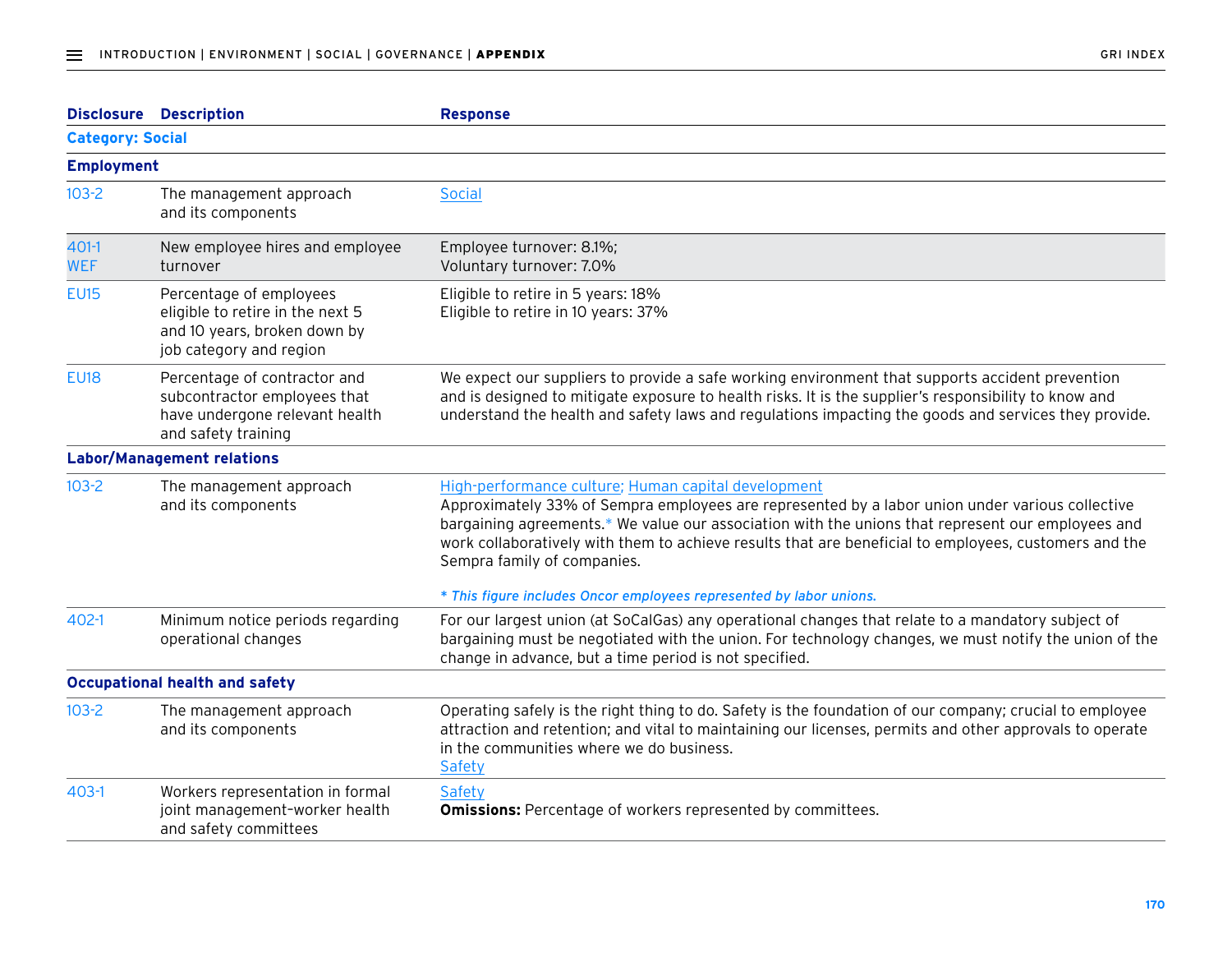| <b>Disclosure</b>             | <b>Description</b>                                                                                                                   | <b>Response</b>                                                                                                                                                                                                                 |  |
|-------------------------------|--------------------------------------------------------------------------------------------------------------------------------------|---------------------------------------------------------------------------------------------------------------------------------------------------------------------------------------------------------------------------------|--|
| $403 - 2$                     | Types of injury and rates of injury,<br>occupational diseases, lost days<br>and absenteeism and number of<br>work-related fatalities | Achieving world-class safety; Safety                                                                                                                                                                                            |  |
| $403 - 4$                     | Health and safety topics covered in<br>formal agreements with trade unions                                                           | Collective bargaining agreements generally cover wages, benefits, working conditions and other terms<br>and conditions of employment.                                                                                           |  |
| <b>Training and education</b> |                                                                                                                                      |                                                                                                                                                                                                                                 |  |
| $103 - 2$                     | The management approach<br>and its components                                                                                        | Human capital development                                                                                                                                                                                                       |  |
| 404-1<br><b>WEF</b>           | Average hours of training per<br>year per employee                                                                                   | Average hours of training and development per FTE in 2021 was 18. This does not include compliance<br>and other mandatory trainings.<br><b>Omissions: Partially reported.</b>                                                   |  |
| 404-2                         | Programs for upgrading<br>employee skills and transition<br>assistance programs                                                      | Human capital development                                                                                                                                                                                                       |  |
| 404-3                         | Percentage of employees receiving<br>regular performance reviews and<br>career development reviews                                   | Human capital development<br>All employees receive regular performance reviews. All permanent employees receive an annual<br>performance review discussing employee strengths, weaknesses and career development opportunities. |  |
|                               | Diversity and equal opportunity                                                                                                      |                                                                                                                                                                                                                                 |  |
| $103 - 2$                     | The management approach<br>and its components                                                                                        | High-performance culture                                                                                                                                                                                                        |  |
| 405-1<br><b>WEF</b>           | Diversity of governance bodies<br>and employees                                                                                      | Governance; Key D&I metrics; Workforce data; 2022 Proxy statement pg. 3                                                                                                                                                         |  |
| 405-2<br><b>WEF</b>           | Ratio of basic salary and<br>remuneration of women to men                                                                            | <b>Key D&amp;I metrics</b>                                                                                                                                                                                                      |  |
|                               | <b>Sub-category: Human rights</b>                                                                                                    |                                                                                                                                                                                                                                 |  |
|                               | Non-discrimination: This topic did not meet our threshold for materiality.                                                           |                                                                                                                                                                                                                                 |  |
|                               | Freedom of association and collective bargaining                                                                                     |                                                                                                                                                                                                                                 |  |
| $103 - 2$                     | The management approach<br>and its components                                                                                        | Supplier code of conduct                                                                                                                                                                                                        |  |
| 407-1                         | Operations and suppliers in which the<br>right to freedom of association and<br>collective bargaining may be at risk                 | Supplier code of conduct<br>No operations or suppliers identified.                                                                                                                                                              |  |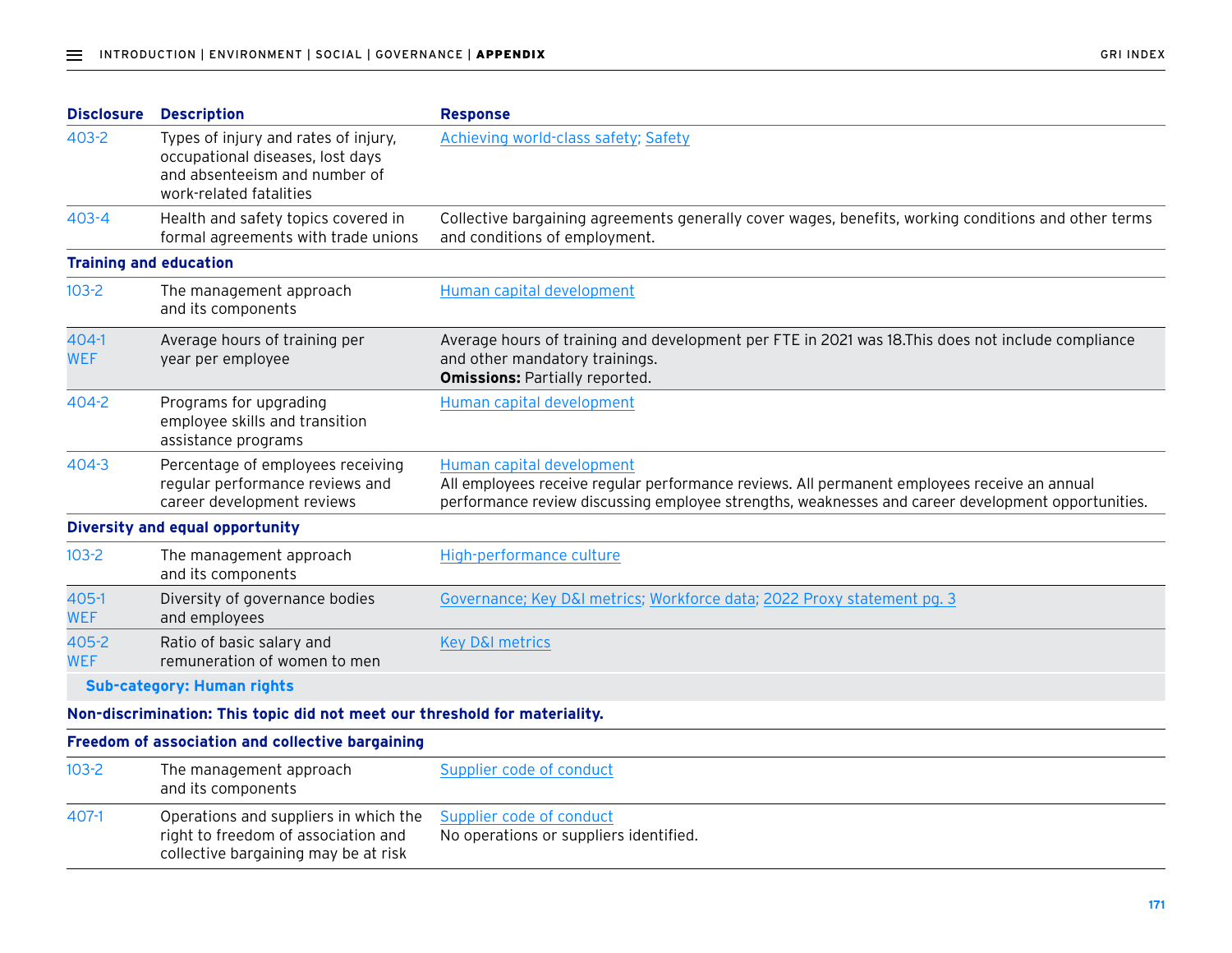|                                                                                                                                                                   | <b>Disclosure Description</b>                                                             | <b>Response</b>                                                                                                                         |  |
|-------------------------------------------------------------------------------------------------------------------------------------------------------------------|-------------------------------------------------------------------------------------------|-----------------------------------------------------------------------------------------------------------------------------------------|--|
| Child labor: Although this topic did not meet our threshold for materiality, we are providing<br>some information because of its importance to some stakeholders. |                                                                                           |                                                                                                                                         |  |
| $103 - 2$                                                                                                                                                         | The management approach<br>and its components                                             | Human rights; Human rights policy<br>Throughout all of our operations, and across all stakeholder groups, Sempra respects human rights. |  |
|                                                                                                                                                                   | Forced or compulsory labor: This topic did not meet our threshold for materiality.        |                                                                                                                                         |  |
|                                                                                                                                                                   | Security practices: This topic did not meet our threshold for materiality.                |                                                                                                                                         |  |
|                                                                                                                                                                   | <b>Rights of indigenous peoples</b>                                                       |                                                                                                                                         |  |
| $103 - 2$                                                                                                                                                         | The management approach<br>and its components                                             | Human rights; Human rights policy; Stakeholder engagement policy                                                                        |  |
| $411 - 1$                                                                                                                                                         | Incidents of violations involving<br>rights of indigenous peoples                         | Human rights; Human rights policy; Stakeholder engagement policy                                                                        |  |
|                                                                                                                                                                   | Human rights assessment                                                                   |                                                                                                                                         |  |
| $103 - 2$                                                                                                                                                         | The management approach<br>and its components                                             | Human rights; Human rights policy                                                                                                       |  |
| $412 - 1$                                                                                                                                                         | Operations that have been subject to<br>human rights reviews and/or impact<br>assessments | Human rights; Human rights policy                                                                                                       |  |
|                                                                                                                                                                   | <b>Sub-category: Society</b>                                                              |                                                                                                                                         |  |
| <b>Local communities</b>                                                                                                                                          |                                                                                           |                                                                                                                                         |  |
| $103 - 2$                                                                                                                                                         | The management approach<br>and its components                                             | Community engagement; Stakeholder engagement policy                                                                                     |  |
| $413 - 1$                                                                                                                                                         | Operations with local community<br>engagement, impact assessments                         | Community engagement; Stakeholder engagement policy                                                                                     |  |
|                                                                                                                                                                   | and development programs                                                                  | <b>Omissions: Partially reported, not all data available.</b>                                                                           |  |
|                                                                                                                                                                   | <b>Supplier social assessment</b>                                                         |                                                                                                                                         |  |
| $103 - 2$                                                                                                                                                         | The management approach<br>and its components                                             | Supplier code of conduct; Supply chain                                                                                                  |  |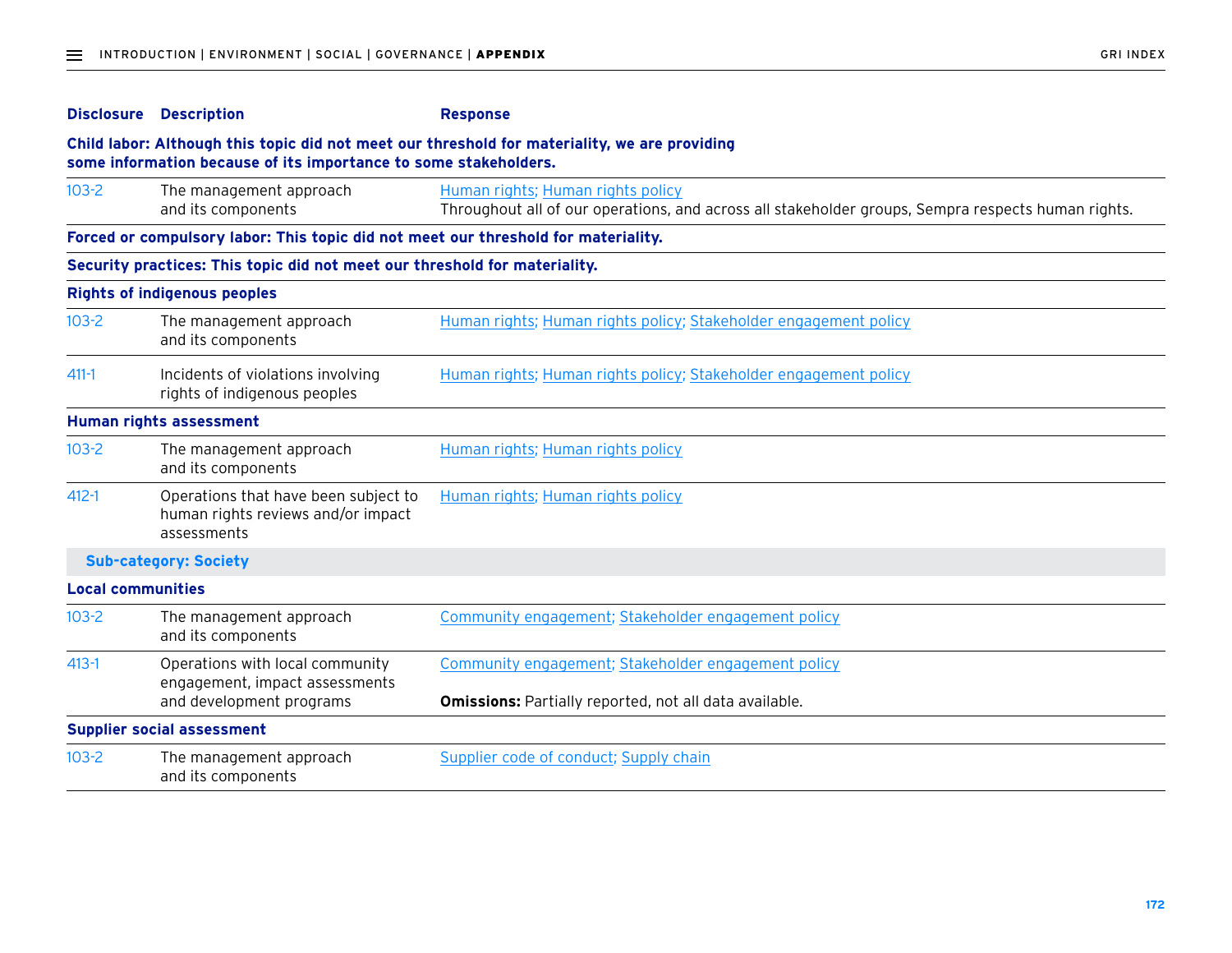| <b>Disclosure</b>    | <b>Description</b>                                                                                                                                            | <b>Response</b>                                                                                                                                                                                                                                                                                                                                                                                                                             |  |
|----------------------|---------------------------------------------------------------------------------------------------------------------------------------------------------------|---------------------------------------------------------------------------------------------------------------------------------------------------------------------------------------------------------------------------------------------------------------------------------------------------------------------------------------------------------------------------------------------------------------------------------------------|--|
| $414 - 1$            | New suppliers that were screened<br>using social criteria                                                                                                     | Supply chain<br>All suppliers are expected to comply with Sempra's supplier code of conduct and all applicable<br>employment laws and regulations.                                                                                                                                                                                                                                                                                          |  |
| $414 - 2$            | Negative social impacts in the supply<br>chain and actions taken                                                                                              | We are unaware of any actual or potential negative social impacts in our supply chain.                                                                                                                                                                                                                                                                                                                                                      |  |
| <b>Public Policy</b> |                                                                                                                                                               |                                                                                                                                                                                                                                                                                                                                                                                                                                             |  |
| $103 - 2$            | The management approach<br>and its components                                                                                                                 | Political engagement<br>Sempra believes that public policy engagement is an important and appropriate role for companies, as<br>long as it is conducted in a legal and transparent manner. In the U.S., there are federal, state and local<br>lobbying registration and disclosure laws with which Sempra and its business units comply, and the<br>company has a robust training and reporting program in place to help ensure compliance. |  |
| $415 - 1$            | <b>Political contributions</b>                                                                                                                                | Political engagement and contributions                                                                                                                                                                                                                                                                                                                                                                                                      |  |
|                      | <b>Sub-category: Product responsibility</b>                                                                                                                   |                                                                                                                                                                                                                                                                                                                                                                                                                                             |  |
|                      | <b>Customer health and safety</b>                                                                                                                             |                                                                                                                                                                                                                                                                                                                                                                                                                                             |  |
| $103 - 2$            | The management approach<br>and its components                                                                                                                 | Safety                                                                                                                                                                                                                                                                                                                                                                                                                                      |  |
| $416 - 1$            | Assessment of the health and<br>safety impacts of product and<br>service categories                                                                           | Sempra's subsidiaries provide gas and electric services to customers. Impacts of both of these<br>products are assessed.                                                                                                                                                                                                                                                                                                                    |  |
| $416 - 2$            | Incidents of non-compliance<br>concerning the health and safety<br>impacts of products and services                                                           | No incidents identified.                                                                                                                                                                                                                                                                                                                                                                                                                    |  |
| <b>EU25</b>          | Number of injuries and fatalities to<br>the public involving company assets,<br>including legal judgments, settlements<br>and pending legal cases of diseases | Safety                                                                                                                                                                                                                                                                                                                                                                                                                                      |  |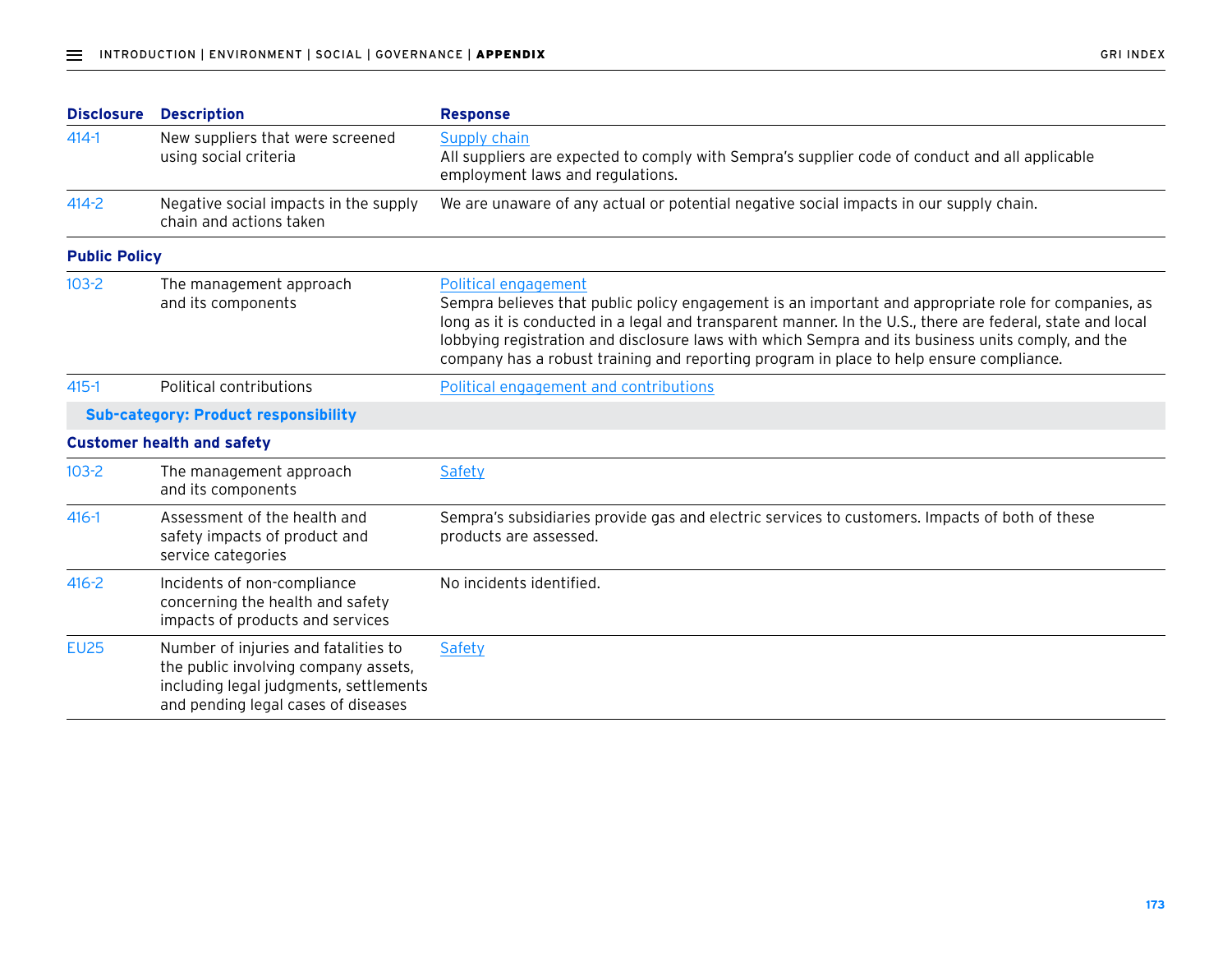|             | <b>Disclosure Description</b>                                                                                                    | <b>Response</b>                                                                                                                                                                                                                                                                                                                                                                 |  |  |  |
|-------------|----------------------------------------------------------------------------------------------------------------------------------|---------------------------------------------------------------------------------------------------------------------------------------------------------------------------------------------------------------------------------------------------------------------------------------------------------------------------------------------------------------------------------|--|--|--|
|             | Marketing and labeling: This topic did not meet our threshold for materiality                                                    |                                                                                                                                                                                                                                                                                                                                                                                 |  |  |  |
|             | <b>Customer privacy</b>                                                                                                          |                                                                                                                                                                                                                                                                                                                                                                                 |  |  |  |
| $103 - 2$   | The management approach<br>and its components                                                                                    | Sempra and its operating companies disclose their privacy policies on their websites.<br>https://www.sempra.com/privacy<br>https://www.socalgas.com/privacy-policy; https://www.socalgas.com/privacy-notice<br>https://www.sdge.com/more-information/our-company/customer-privacy/about-privacy-notice<br>https://www.oncor.com/content/oncorwww/us/en/home/privacy-policy.html |  |  |  |
| $418 - 1$   | Substantiated complaints concerning<br>breaches of customer privacy and<br>losses of customer data                               | No substantiated complaints identified.                                                                                                                                                                                                                                                                                                                                         |  |  |  |
|             | <b>Socioeconomic compliance</b>                                                                                                  |                                                                                                                                                                                                                                                                                                                                                                                 |  |  |  |
| $103 - 2$   | The management approach<br>and its components                                                                                    | Governance; Environmental management; Code of business conduct                                                                                                                                                                                                                                                                                                                  |  |  |  |
| 419-1       | Non-compliance with laws and<br>regulations in the social and<br>economic area                                                   | We have not identified any non-compliance with laws and/or regulations.                                                                                                                                                                                                                                                                                                         |  |  |  |
|             | <b>EU sector topic: Access</b>                                                                                                   |                                                                                                                                                                                                                                                                                                                                                                                 |  |  |  |
| <b>EU26</b> | Percentage of population unserved in<br>licensed distribution or services areas                                                  | We provide service to substantially all consumers who live within our service territories.                                                                                                                                                                                                                                                                                      |  |  |  |
| <b>EU27</b> | Number of residential disconnections<br>for non-payment, broken down by<br>duration of disconnection and by<br>regulatory regime | Number of residential disconnections for non-payment is provided for Sempra's electric and/or natural<br>gas utilities.*<br><b>SDG&amp;E</b><br>SoCalGas<br>Ecogas<br>67,388<br><b>Omissions: partially reported.</b><br>* Residential disconnections at SoCalGas and SDG&E have been suspended due to the COVID-19 pandemic.                                                   |  |  |  |
| <b>EU28</b> | Power outage frequency                                                                                                           | Average number of outages per customer, per year (SAIFI): SDG&E: 0.66; Oncor: 1.27                                                                                                                                                                                                                                                                                              |  |  |  |
| <b>EU29</b> | Average power outage duration                                                                                                    | Average outage duration (in minutes) (SAIDI): SDG&E: 69.9; Oncor: 78.49                                                                                                                                                                                                                                                                                                         |  |  |  |
| <b>EU30</b> | Average plant availability<br>factor by energy source and<br>by regulatory regime                                                | Natural Gas:<br>United States: 89%<br>Mexico: 92%                                                                                                                                                                                                                                                                                                                               |  |  |  |